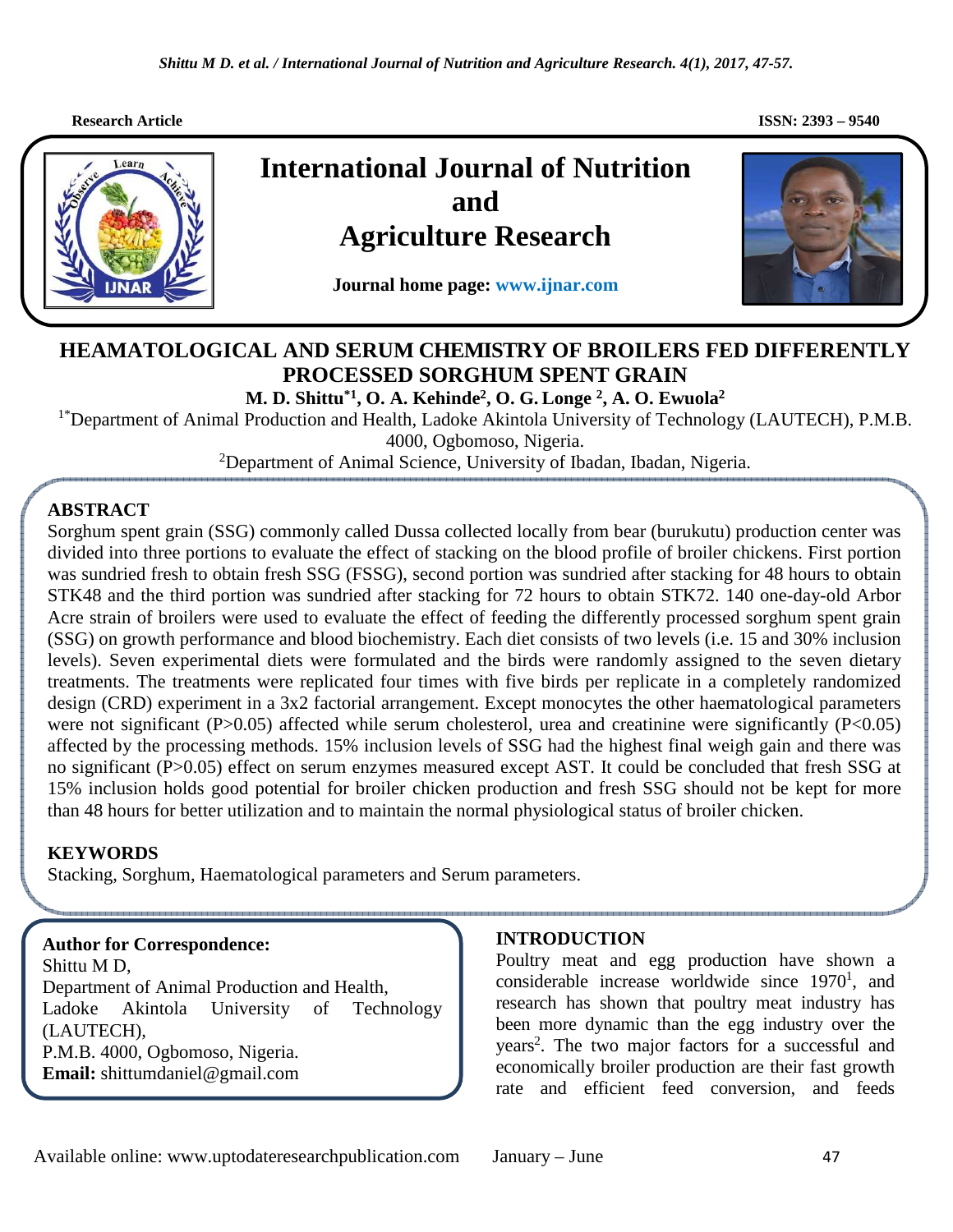represents between 60-80% of the total cost of production out of which maize occupies the highest percentage and it thus appear there is currently no globally acceptable alternative to it in terms of energy supply<sup>3</sup>. Over the years, the bulk of research work has centered on how to reduce cost of animal protein through the use of non-conventional feed resources in order to make animal protein available to the populace. This animal protein is essential in human nutrition due to its balance amino acid profile and ease of utilization<sup>4</sup>. This can be achieved through efficient management that ensures effective disease prevention and control coupled with the availability of high quality feed fed *ad libitum*<sup>5</sup> .

Blood is very vital to life and before any meaningful work can be done on the biology of birds, the blood must be studied in details<sup>6</sup>. Haematological profiles both in humans and in animal species is an important index of the physiological state of the individual. The ability to interpret the state of blood profile in normal and in diseased condition is among its primary tasks<sup>7</sup>, this is because the blood transports nutrient and materials to different parts of the entire body system. Therefore, whatever affects blood, either drug, pathogenic organism, nutrition or management practices will affect the entire body systems in terms of health, growth, maintenance and production<sup>8</sup>. Variation in haematological and serum parameters are the best factors to examine the health status of organisms and deviation from the referenced values tells about the effect of either feed or managerial technique employed on the animals. It is necessary to properly determine blood characteristics for exotic birds exposed to non-convectional feed ingredients to determine their growth performance and blood chemistry.

Sorghum (*Sorghum bicolor* (L) moench), locally called guinea-corn, is one of the most extensively grown cereal grain in Nigeria<sup>9</sup> this is because the crop is environmentally friendly, water efficient and it requires little or no fertilizer or pesticides for its  $cultivation<sup>10</sup>$ . In the savannah and the semi-arid regions of Nigeria, millions of people consume sorghum as staple foods<sup>11</sup>. It is high in energy and it is recommended for the infants, pregnant and lactating mothers, the elderly and the convalescent.

Apart from direct consumption, sorghum is used as raw material for large and small beer brewing industries and local beer called 'brukutu'. The residue from sorghum (sorghum spent grain) obtained from local beer producing industries was use in this study to evaluate the effect of differently processed (stacked and fresh) sorghum spent grain and its inclusion on the growth performance and blood chemistry of broiler chickens.

# **MATERIAL AND METHODS**

#### **Site**

The experiment was carried out at the poultry unit of the Teaching and Research Farm, University of Ibadan, Ibadan, Nigeria.

## **Collection and processing of test ingredients**

Sorghum Spent Grain (SSG) locally called "Dussa" was procured from a local production centre at the army barrack, Mokola, in Ibadan, Oyo state and transported to the experimental site to sundry. The first portion of the test ingredient was sundried immediately to obtain the fresh SSG (FSSG), second part was stacked for forty-eight hours before sun drying to obtain stacked 48 hours SSG (STK48) and the third part was stacked for seventy-two hours before sun drying to obtain stacked 72 hours SSG (STK72). Each part of the test ingredient was sundried until 10-12% moisture content was obtained.

## **FORMULATION OF EXPERIMENTAL DIETS**

Seven experimental diets were formulated with diet 1 serving as the control while diets 2 and 3 consist of 15and 30% inclusion of fresh sorghum spent grain (FSSG), diets 4 and 5 consist of 15 and 30% of stacked forty-eight hours SSG (STK48) and diets 6 and 7 consist of 15 and 30% stacked seventy–two hours SSG (STK72) respectively. The gross composition of the experimental diet is presented in Table No.1.

## **EXPERIMENTAL BIRDS AND MANAGEMENT**

One hundred and forty (140) day old Arbor Acre broiler chicks were used for the study. The birds were weighed on arrival at the farm (Initial weight)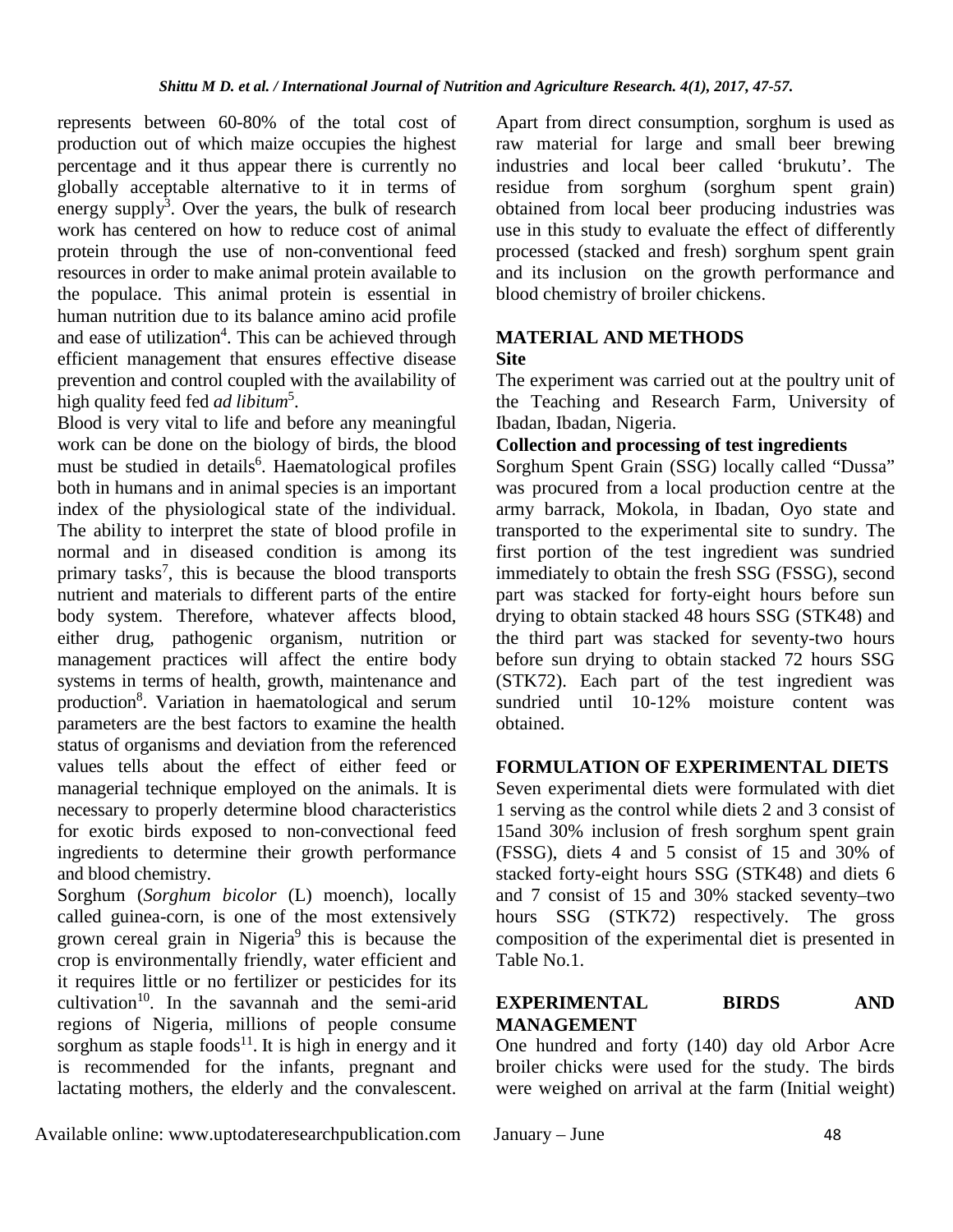and weekly thereafter. Using randomized completely design in a 3x2 factorial arrangement, the bird were assigned to seven treatments with four replicates of five birds each. Birds were housed on deep litter. Vaccines were administered according to veterinary instruction at the experimental site. A weighed quantity of feed was offered daily at 8.00am and 4.00pm. Daily feed intake was calculated by difference between the feed offered and the left over and the experiment lasted for 56 days.

## **BLOOD COLLECTION AND ANALYSIS**

Blood samples were obtained from the jugular vein of two birds per replicate on the  $42<sup>nd</sup>$  day into tubes<br>containing EDTA (an anticoagulant) for containing EDTA (an anticoagulant) for haematology, while those for serum were without EDTA. Packed cell volume (PCV) and haemoglobin (Hb) were determined using Micro-Haematocrit method and Cyan Meth-Haemoglobin methods respectively<sup>12</sup>. Total serum protein was determined using Biuret method described by Reinold<sup>13</sup>. Albumin was analysed using bromocresol green method as described by Doumas<sup>14</sup>. RBC and WBC were determined using the method described by Schalm<sup>15</sup>. Serum cholesterol was determined according to the method of  $Flegg<sup>16</sup>$  while aspartate amino acid transaminase (AST), Alanine amino acid transaminase (ALT) and Alanine phosphatase activities were determine using the method of Reitman and Frankel<sup>17</sup> and Schmidt and Schmidt<sup>18</sup> respectively. Data collected were analyzed using the analysis of variance in a 3x2 factorial arrangement. Means were separated using Duncan Multiple range test of the same statistical package<sup>19</sup>.

## **RESULTS AND DISCUSSION**

The proximate composition of fresh and differently processed SSG is as reported by Shittu *et al*. <sup>20</sup>. There was slight difference in the crude protein (20.52, 21.09, 21.17 for fresh, STK48, STK72 respectively) of the STK72 due to the fermentation that occurred during the stacking of the sorghum spent grain.This may be as a result of microbial fermentation of the starchy sorghum material and this agrees with Jyoti<sup>21</sup> that fermentation enriches food with amino acids, vitamins, mineral and bioactive compounds. The

performance of broiler fed with fresh and differently processed SSG is presented in Table No.2. Fresh SSG recorded the highest  $(P<0.05)$  (1.81kg) average final live weight while stacked STK72 recorded the lowest (1.5KG) final live weight. Daily weight gain and daily feed intake decrease as processing period increases $^{20}$ .

Table No.2 also shows main effect of processing methods on the haematological indices of broiler chickens fed differently processed sorghum spent grain (SSG). Dietary treatment had no significant (P<0.05) effect on all the haematological parameters measured except monocytes. Basophils values increases numerically as the stacking period increases. Control records 0.00and 0.02, 0.06and 0.09% were recorded for FSSG, STK47 and STK72 respectively, this values were lower compare with the recommended range (0.36-1.12) by Mitruka and Rawnsley<sup>12</sup>. The value was small in the blood of birds, this agrees with Hajime<sup>22</sup>, that basophils are the rarest granulocytes and represent less than 1% of peripheral blood leukocytes. All the blood constant were not  $(P<0.05)$  affected by the treatment effect. Haematological parameters are good indicators of the physiological status of animal and its changes are of value in assessing the response of animal to various physiological situations<sup>23</sup>. The packed cell volume (PCV) values are used to determine red blood cells mass and the portion of whole blood volume occupied by red blood cells. The PCV were not affected by processing methods (P>0.05) and fall within the recommended PCV values (24.90– 40.76%) by Mitruka and Rawnsley<sup>12</sup>. Nonsignificant effect (P>0.05) observed in all haematological parameters measured except monocytes record may imply that there were no malnourishment and anaemic condition in the treated birds. The value obtained under the treatment effect for Hb, RBC, WBC and eosinophils fall within recommendation<sup>12</sup> for normal birds. Ker *et al.*,<sup>24</sup> reported that low PCV and haemoglobin are due to iron deficiency. Non-significant (P>0.05) effect observed in Hb and RBC may be an indication that the test ingredients had the ability to improve the folacin and iron metabolism. Folacin and iron had been observed to increase the number of red blood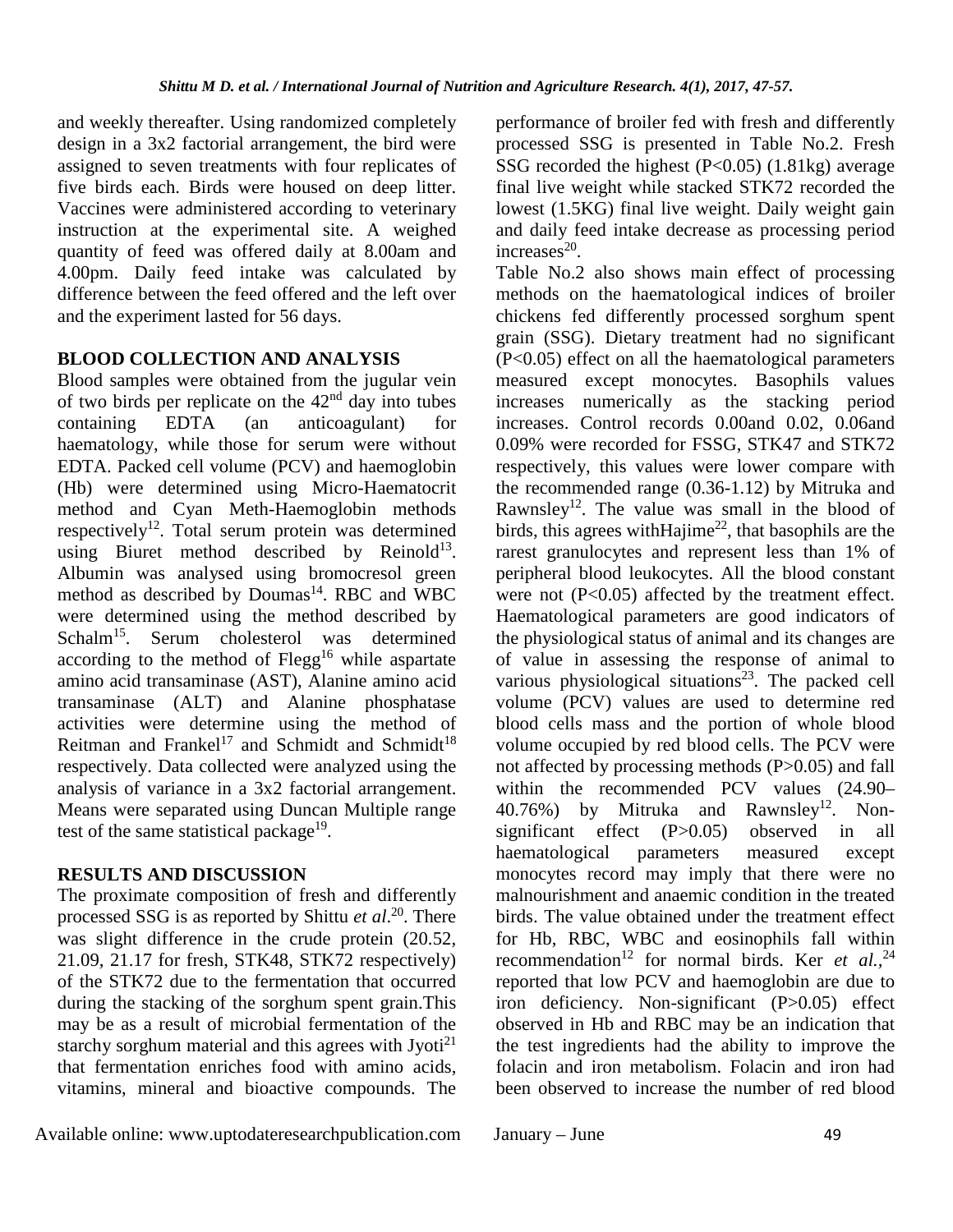cell and blood concentration of haemoglobin<sup>25</sup>. The result obtained on lymphocytes (69.25-72.31%) and basophils are within the reference values $12$ . The heterophils, the avian polymorph nuclear leukocyte and counterpart of mammalian neutrophils value and basophils value were all within the normal range. This, coupled with WBC suggested that the birds were able to perform their phagocytic functions<sup>26</sup>. Table No.3 shows the serum enzymes as affected by the pre-treatment effect. Except AST that increased across the treatments other serum enzymes were not significantly (P>0.05) affected. Albumin (g/dl), globulin (g/dl), creatinine (µmol/l) and total cholesterol (g/dl) increase with increase in stacking period. Albumin synthesis has been reported to be related to the amount of available protein<sup>27</sup>, this establish the fact that stacking affected the crude protein of the sorghum spent grain. The mean serum cholesterol and urea showed that their synthesis, metabolism and utilization were affected by dietary treatment although value observed were still within the range28,29 when *Urticadioica* and yam peel were fed to broiler respectively. Creatinine is formed when feed is changed into energy through the process called metabolism and it is muscle mass dependent. Its increase is an indication of the damage that might have been done to the kidney. This implies that stacked sorghum spent grain has tendency to damage the nephron which can result into nephropathy. Supplementation of broiler diets with stacked SSG is a practical approach for reducing competition for maize between man and animal. The result of this study indicate that SSG should not be stacked more than 48hours in order to improve performance and to avoid damage that long stacking may pose to the organs' functionality although this was not investigated through

histological study. Table No.4 shows the effect of varied inclusion level of sorghum spent grains on the haematological and serum parameters of broiler finisher. Data obtained from blood parameters showed that the inclusion levels of SSG has no significant influence on all the haematological parameters except monocytes and eosinophil which are similar  $(p>0.05)$ . It shows that the health status of the birds was not compromised

by the varied inclusion of SSG. Blood according to Adeyemi *et al*<sup>30</sup> is a mean of assessing clinical and nutritional health status of animals exposed to feeding trial.  $Adejumo^{31}$  reported that haematological trait especially the PCV and Hb were correlated with the quality of diets and nutritional status of the animals. Also serum parameters measured were not affected by different inclusion levels of SSG except AST, total protein (g/dL), globulin (gldL) and creatinine (µmol/L). Although total protein (g/dL) and globulin (gldL) were similar (p>0.005) between treatments but AST increase across while creatinine statistically reduces across treatment. AST increases with increase inclusion levels of sorghum spent grain. Variation in the AST is an indication of damage to the liver or kidney, it has been reported by Ingrid<sup>32</sup> that AST test is a sensitive indicator of liver, heart, kidney and pancreas function. Sometimes an inflammation of the pancreas will cause the level to rise and decreased levels may be a more severe sign of liver damage and  $B_2$  or  $B_6$  deficiency<sup>32</sup> also increased creatinine indicates poor kidney elimination of waste products.

Table No.5 shows the interactive effect of inclusion levels and processing methods on haematological biochemistry of broilers finishers. The results were not showing interaction among the two factors except the eosinophils. This establishes that the significant effect was due to the main effects alone. Eosinophil has been identified to increase in conditions of hypersensitivity due to hay fever and parasitic infections<sup>32</sup>. With the highest values from the control groups that shows that the inclusion level of fibre did not affect the eosinophil percentage of broilers.

Table No.6 shows the interactive effects of inclusion levels and processing methods on the serum biochemistry of broiler chickens fed fresh and stacked sorghum spent grain. There were no significant variation among most parameters measured except AST, albumin, urea and cholesterol. AST increases as the stacking period increases to 30% inclusion levels. AST is sensitive indicator of liver damage, an increase in the level as the stacking period increases may be an indication of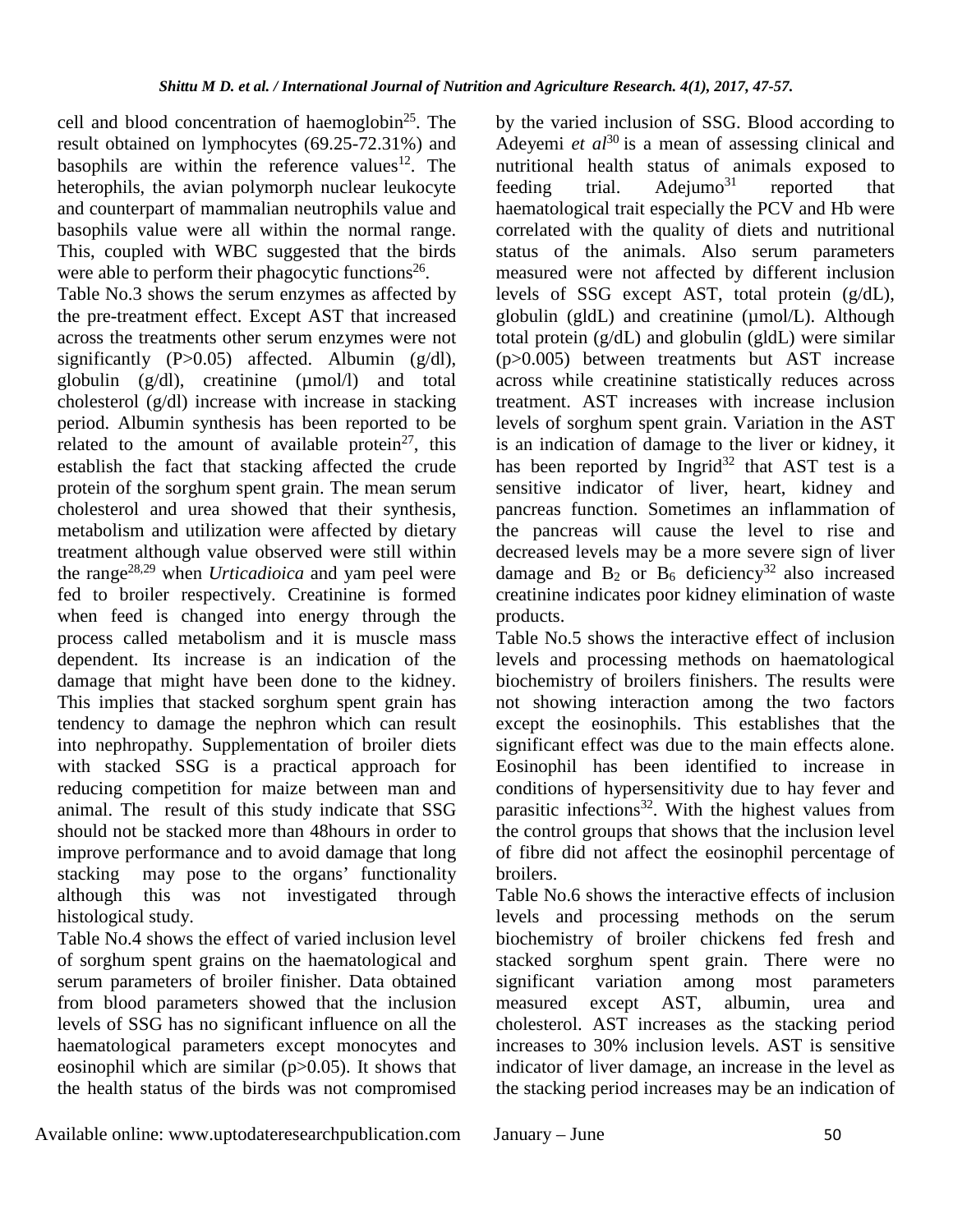hepatocytes damage. Albumin (g/dL) is a protein made by liver. Increase albumin may be due to dehydration or improper use of protein<sup>32</sup>, which may be due to the lower efficiency of microbial protein percentages as the stacking period increases. Albumin concentration was higher at higher inclusion levels, this may be as a result of high protein percentage from the 30% inclusion levels of  $SSG<sup>20</sup>$ . Albumin synthesis has been reported to be related to the amount of available protein $2^7$ . Urea also is a measure of kidney and liver function and protein utilization. Increase urea level is an indication of diet too high in protein or the kidneys are not functioning properly. Increase in the urea level may also be as a result of kidney overworked due to increase waste products<sup>32</sup>.

| S.No           | Ingredients/<br><b>Diets</b>                                                                                  | <b>Control</b> | <b>15%FSSG</b> | 30%FSSG                      | 15%STK48 | 30%STK48 | 15%STK72 | 30%STK72 |
|----------------|---------------------------------------------------------------------------------------------------------------|----------------|----------------|------------------------------|----------|----------|----------|----------|
| 1              | Maize                                                                                                         | 66.00          | 56.88          | 48.93                        | 56.88    | 48.93    | 56.88    | 48.93    |
| $\overline{2}$ | <b>SBM</b>                                                                                                    | 28.89          | 23.01          | 15.96                        | 23.01    | 15.96    | 23.01    | 15.96    |
| 3              | SSG                                                                                                           | 0.00           | 15.00          | 30.00                        | 15.00    | 30.00    | 15.00    | 30.00    |
| $\overline{4}$ | <b>Fish Meal</b>                                                                                              | 1.00           | 1.00           | 1.00                         | 1.00     | 1.00     | 1.00     | 1.00     |
| 5              | L/Stone                                                                                                       | 2.00           | 2.00           | 2.00                         | 2.00     | 2.00     | 2.00     | 2.00     |
| 6              | <b>DCP</b>                                                                                                    | 1.30           | 1.30           | 1.30                         | 1.30     | 1.30     | 1.30     | 1.30     |
| 7              | Methionine                                                                                                    | 0.14           | 0.14           | 0.14                         | 0.14     | 0.14     | 0.14     | 0.14     |
| 8              | Lysine                                                                                                        | 0.12           | 0.12           | 0.12                         | 0.12     | 0.12     | 0.12     | 0.12     |
| 9              | Salt                                                                                                          | 0.30           | 0.30           | 0.30                         | 0.30     | 0.30     | 0.30     | 0.30     |
| 10             | Premix                                                                                                        | 0.25           | 0.25           | 0.25                         | 0.25     | 0.25     | 0.25     | 0.25     |
| 11             | Total                                                                                                         | 100.00         | 100.00         | 100.00                       | 100.00   | 100.00   | 100.00   | 100.00   |
|                |                                                                                                               |                |                | <b>Calculated Nutrients:</b> |          |          |          |          |
| 12             | ME(kcal/kg)                                                                                                   | 3073.75        | 2868.92        | 2714.52                      | 2868.92  | 2714.52  | 2868.92  | 2714.52  |
| 13             | Crude<br>Protein                                                                                              | 19.96          | 19.64          | 19.04                        | 19.64    | 19.04    | 19.64    | 19.04    |
| 14             | Energy: Protein<br>Ratio                                                                                      | 153.99         | 146.08         | 148.99                       | 146.08   | 148.99   | 146.08   | 148.99   |
|                | Fresh sorghum spent grain (FSSG), STK48= Fresh SSG stacked for 48hours, STK72= Fresh SSG stacked for 72 hours |                |                |                              |          |          |          |          |

**Table No.1: Gross Composition of Experimental Broiler Finisher Diets (g/100gDM)**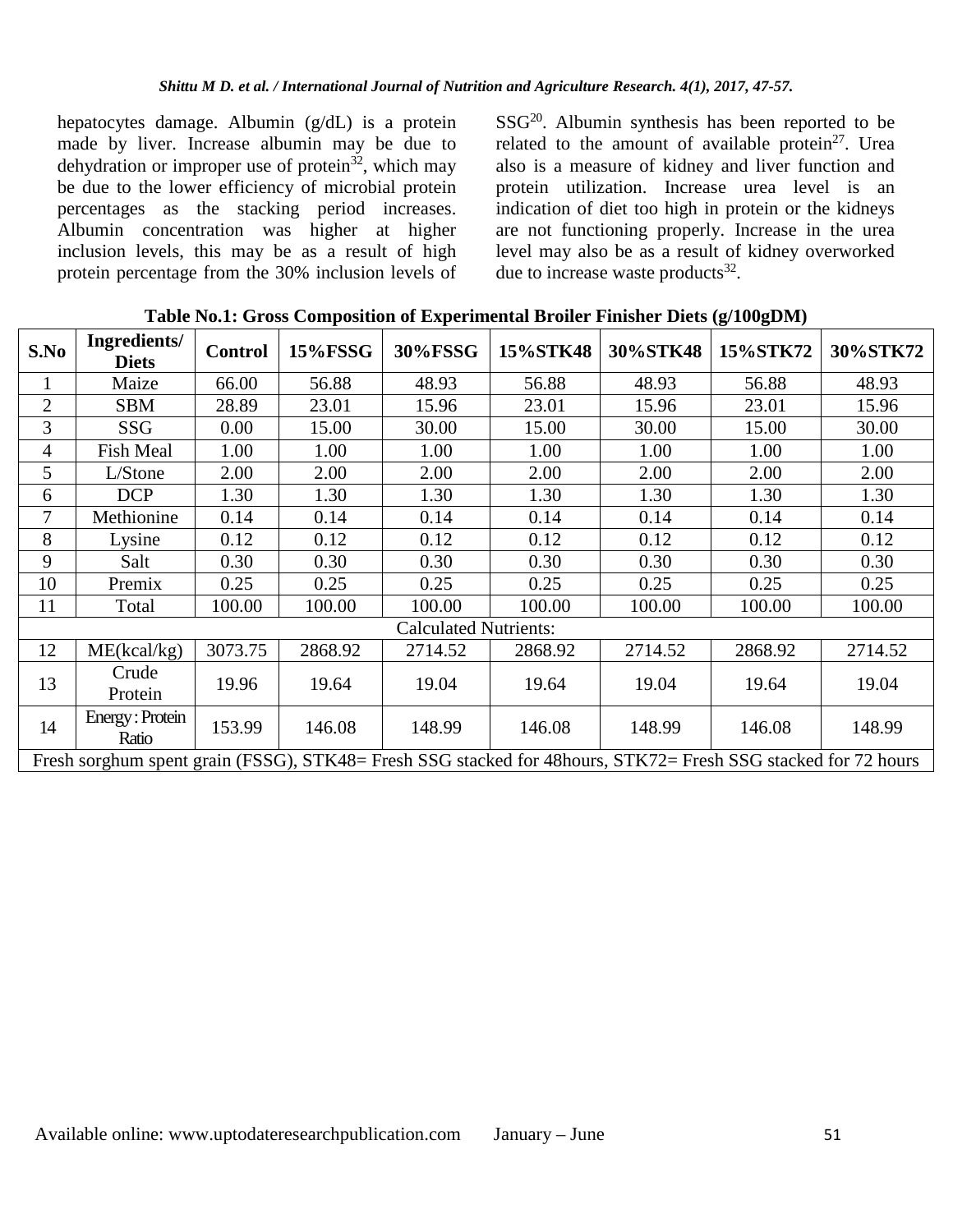| <b>Processing Methods</b> |                            |                    |                                  |                    |                    |                   |  |  |  |
|---------------------------|----------------------------|--------------------|----------------------------------|--------------------|--------------------|-------------------|--|--|--|
| S.No                      | <b>Parameters</b>          | <b>Control</b>     | <b>FSSG</b>                      | <b>STK48</b>       | <b>STK72</b>       | <b>SEM</b>        |  |  |  |
| <b>Performance</b>        |                            |                    |                                  |                    |                    |                   |  |  |  |
| 1                         | Initial weight (g)/bird    | 39.45              | 39.37                            | 39.38              | 39.08              | $\qquad \qquad -$ |  |  |  |
| $\overline{2}$            | Final weight $(g)/bird$    | 1.70 <sup>ab</sup> | 1.81 <sup>a</sup>                | 1.67 <sup>ab</sup> | $1.56^b$           | 0.08              |  |  |  |
| 3                         | Daily weight gain (g)/bird | $30.35^{ab}$       | 32.27 <sup>a</sup>               | $30.12^{ab}$       | 27.81 <sup>b</sup> | 1.33              |  |  |  |
| $\overline{4}$            | Daily feed intake (g)/bird | $74.35^{b}$        | 83.39 <sup>a</sup>               | $80.60^{\rm a}$    | 72.74 <sup>b</sup> | 2.07              |  |  |  |
|                           |                            |                    | <b>Heamatological Parameters</b> |                    |                    |                   |  |  |  |
| 5                         | PCV $(\% )$                | 26.13              | 25.75                            | 29.75              | 25.94              | 1.30              |  |  |  |
| 6                         | Hb(g/dl)                   | 8.71               | 8.17                             | 8.96               | 8.64               | 0.25              |  |  |  |
| 7                         | RBC (x106/l)               | 2.02               | 2.28                             | 1.99               | 2.22               | 1.67              |  |  |  |
| 8                         | $MCV(\mu 3)$               | 1.35               | 1.21                             | 1.51               | 1.19               | 0.11              |  |  |  |
| 9                         | $MCH(\mu\mu g)$            | 3.33               | 3.21                             | 3.12               | 3.33               | 0.04              |  |  |  |
| 10                        | $MCHC(\%gm/100ml)$         | 4.49               | 3.82                             | 5.56               | 3.97               | 0.30              |  |  |  |
| 11                        | WBC(x103)                  | 19.19              | 20.32                            | 20.10              | 19.62              | 1.04              |  |  |  |
| 12                        | Lymphocytes (%)            | 70.63              | 72.31                            | 70.06              | 69.25              | 2.47              |  |  |  |
| 13                        | Heterophils (%)            | 22.38              | 23.38                            | 24.38              | 30.00              | 2.43              |  |  |  |
| 14                        | Monocytes (%)              | $3.13^{a}$         | $1.88^{b}$                       | $2.44^{ab}$        | $1.73^{b}$         | 0.37              |  |  |  |
| 15                        | Eosinophils $(\%)$         | 3.88               | 3.00                             | 2.00               | 2.50               | 0.65              |  |  |  |
| 16                        | Basophils (%)              | 0.00               | 0.02                             | 0.06               | 0.09               | 0.04              |  |  |  |

#### **Table No.2: Effect of Pre-treatment Methods on the Performance and Haematology Characteristics of Broiler Chickens Fed Differently Processed SSG**

SSG: Sorghum Spent Grains, SBM: Soybean meal, DCP: Dicalcium Phosphate, ME: Metabolizable energy ab: Mean within column with different superscript differed significantly (P<0.05), FSSG=Fresh sorghum spent grain (SSG), STK48=Fresh SSG Stacked for 48hours, STK72= Fresh SSG stacked for 72hours,

#### **Table No.3: Effect of Pre-treatment Serum Biochemical Characteristics of Broiler Chickens Fed Differently Processed SSG**

|      |                            |                    | <b>DIRECTLY Tracessed</b> DDG |                   |                    |            |
|------|----------------------------|--------------------|-------------------------------|-------------------|--------------------|------------|
| S.No | <b>Parameters</b>          | <b>Control</b>     | <b>FSSG</b>                   | <b>STK48</b>      | STK72              | <b>SEM</b> |
|      | $ALT(\mu/l)$               | 47.19              | 47.96                         | 49.49             | 48.93              | 4.04       |
| 2    | $AST(\mu/l)(x10^1)$        | 15.74 <sup>b</sup> | 17.41 <sup>b</sup>            | $18.85^{b}$       | $23.14^a$          | 1.01       |
| 3    | $ALP(\mu/l)(x10^1)$        | 17.62              | 17.23                         | 17.35             | 17.51              | 0.16       |
| 4    | Total protein $(g/dl)$     | 3.39 <sup>b</sup>  | $4.38^{ab}$                   | 4.79 <sup>a</sup> | 4.27 <sup>ab</sup> | 0.30       |
| 5    | Albumin $(g/dl)$           | $0.42^{\rm a}$     | $0.35^{b}$                    | $0.42^{\rm a}$    | $0.47^{\rm a}$     | 0.06       |
| 6    | Globalin(g/dl)             | 2.97 <sup>b</sup>  | 4.03 <sup>ab</sup>            | 4.37 <sup>a</sup> | $3.80^{ab}$        | 0.30       |
| ⇁    | $Creatinine(\mu mol/l)$    | $0.43^{\rm a}$     | 0.29 <sup>b</sup>             | 0.30 <sup>b</sup> | $0.35^{ab}$        | 0.04       |
| 8    | Urea(mmol/d)               | $0.85^{b}$         | $0.76^{\rm b}$                | $0.74^b$          | 1.31 <sup>a</sup>  | 0.07       |
| 9    | Total cholesterol $(g/dl)$ | 70.50 <sup>b</sup> | 74.93 <sup>b</sup>            | $69.23^{ab}$      | $81.23^a$          | 3.09       |

SSG: Sorghum Spent Grains, SBM: Soybean meal, DCP: Dicalcium Phosphate, ME: Metabolizable energy <sup>ab</sup>: Mean within column with different superscript differed significantly ( $P<0.05$ ), FSSG =Fresh sorghum spent grain (SSG), STK48=Fresh SSG Stacked for 48hours, STK72= Fresh SSG stacked for 72hours, ALP= Alanine phosphatase, AST = Aspartate amino acid transferase, ALT = alalnine amino acid transferase.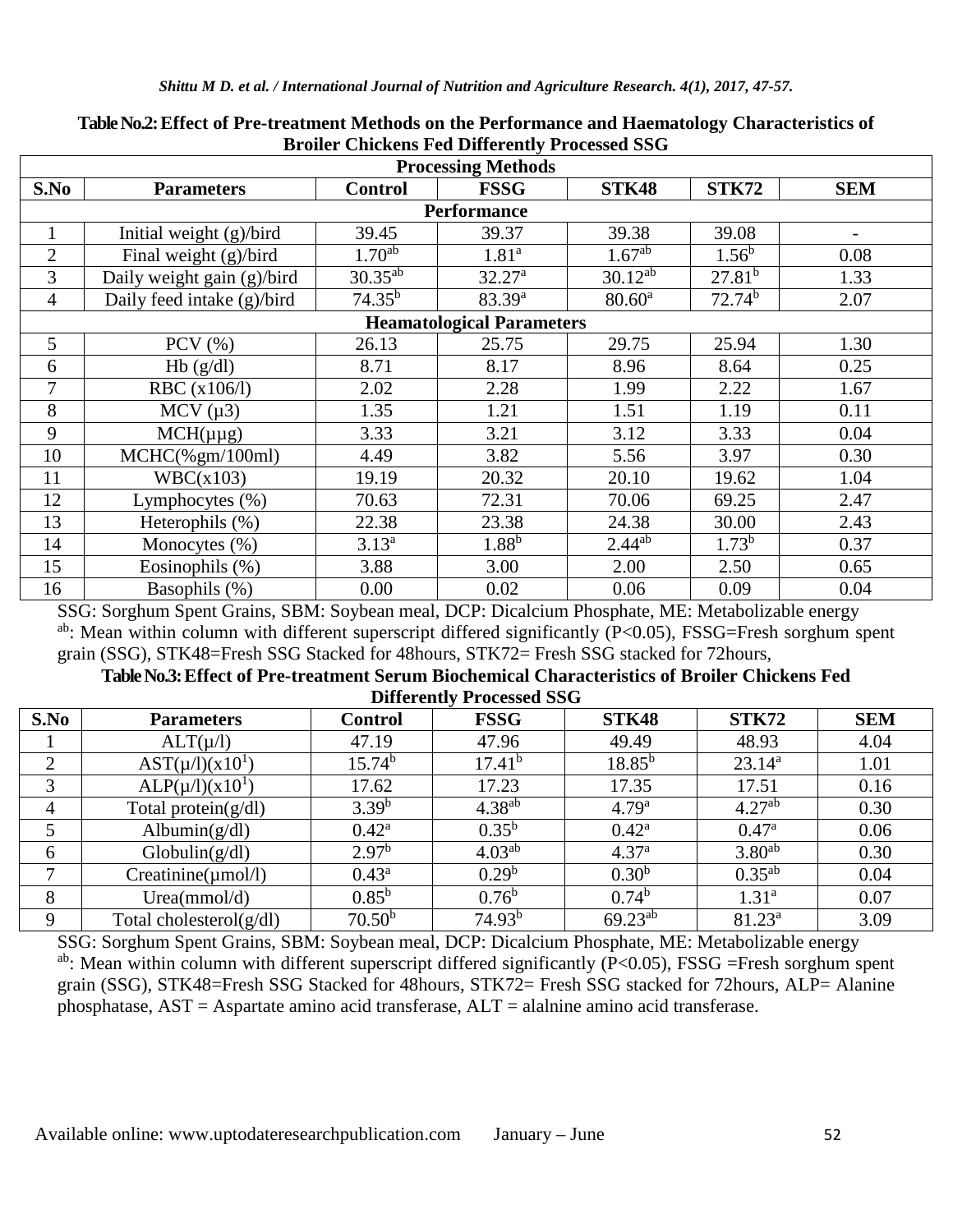| <b>Inclusion levels</b> |                                       |                                  |                    |                    |            |  |  |  |
|-------------------------|---------------------------------------|----------------------------------|--------------------|--------------------|------------|--|--|--|
| S.No                    | <b>Parameters</b>                     | <b>Control</b>                   | 15%SSG             | 30%SSG             | <b>SEM</b> |  |  |  |
| <b>Performance</b>      |                                       |                                  |                    |                    |            |  |  |  |
| $\mathbf{1}$            | Initial weight (g)/bird               | 39.45                            | 37.77              | 39.08              |            |  |  |  |
| $\overline{2}$          | Final weight (g)/bird                 | 1.70 <sup>ab</sup>               | 1.80 <sup>a</sup>  | 1.57 <sup>b</sup>  | 0.07       |  |  |  |
| 3                       | Daily weight gain (g)/bird            | $30.35^{ab}$                     | $32.13^{a}$        | $28.00^{b}$        | 1.10       |  |  |  |
| $\overline{4}$          | Daily feed intake (g)/bird            | 74.35                            | 80.02 <sup>a</sup> | 77.79 <sup>a</sup> | 2.34       |  |  |  |
| 5                       | Feed Conversion ratio                 | $2.45^{b}$                       | 2.47 <sup>b</sup>  | $2.78^{a}$         | 0.07       |  |  |  |
|                         |                                       | <b>Heamatological Parameters</b> |                    |                    |            |  |  |  |
| 6                       | $MCHC$ (% $gm/100ml$ )                | 4.49                             | 4.17               | 4.07               | 0.29       |  |  |  |
| $\overline{7}$          | $WBC(x10^3)$                          | 19.19                            | 20.01              | 20.01              | 0.99       |  |  |  |
| 8                       | Lymphocytes (%)                       | 70.63                            | 69.25              | 71.83              | 2.32       |  |  |  |
| 9                       | Heterophils (%)                       | 22.38                            | 27.83              | 24.00              | 2.25       |  |  |  |
| $\overline{10}$         | Monocytes (%)                         | $3.13^{a}$                       | $2.48^{ab}$        | $1.54^{b}$         | 0.33       |  |  |  |
| 11                      | Eosinophils (%)                       | 3.88 <sup>a</sup>                | $2.13^{b}$         | $2.88^{ab}$        | 0.61       |  |  |  |
| 12                      | Basophils (%)                         | 0.00                             | 0.23               | 0.25               | 0.11       |  |  |  |
| 13                      | $ALT(\mu/l)$                          | 47.19                            | 51.61              | 50.99              | 3.67       |  |  |  |
| 14                      | $AST(\mu/l)$                          | $15.74^{b}$                      | $18.93^{a}$        | $20.45^{\rm a}$    | 0.99       |  |  |  |
| 15                      | ALP( $\mu$ /1)( $x$ 10 <sup>2</sup> ) | 17.62                            | 17.32              | 17.39              | 0.24       |  |  |  |
| 16                      | Total protein(g/dl)                   | $3.39^{b}$                       | 4.17 <sup>ab</sup> | 4.79 <sup>a</sup>  | 0.27       |  |  |  |
| 17                      | Albumin(g/dl)                         | 0.42                             | 0.42               | 0.41               | 0.01       |  |  |  |
| 18                      | Globalin(g/dl)                        | $2.97^{6}$                       | $3.75^{ab}$        | $4.38^{a}$         | 0.27       |  |  |  |
| 19                      | $Creatinine(\mu mol/l)$               | $0.43^{\rm a}$                   | $0.32^{b}$         | $0.31^{b}$         | 0.04       |  |  |  |
| 20                      | Urea(mmol/d)                          | 0.85                             | 0.92               | 0.95               | 0.07       |  |  |  |
| 21                      | Total cholesterol $(g/dl)$            | 70.50                            | 74.38              | 75.87              | 2.87       |  |  |  |

## **Table No.4: Effect of inclusion levels on Growth, Haematology and Serum biochemistry of broiler fed graded levels of sorghum spent grain (SSG)**

ab: Mean within rows with different superscript differed significantly (P<0.05), PCV= parked cell volume, Hb= Haemoglobin, RBC = Red blood cell, MCV=Mean corpuscular volume, MCH= mean corpuscular haemoglobin, MCHC = mean corpuscular haemoglobin concentration, WBC=white blood cell, ALP= Alanine phosphatase, AST = Aspartate amino acid transferase, ALT = alalnine amino acid transferase**,** SSG=Sorghum spent grain**.** 

| Table No.5: Interactive effects of inclusion level and processing method on the haematological Parameters |
|-----------------------------------------------------------------------------------------------------------|
| of Broiler chickens fed fresh and stacked sorghum spent grains                                            |

| <b>Processing Methods</b> |                      |                          |             |             |             |            |  |  |
|---------------------------|----------------------|--------------------------|-------------|-------------|-------------|------------|--|--|
| S.No                      | <b>Parameters</b>    | Inclusion levels $(\% )$ | <b>FSSG</b> | <b>SK48</b> | <b>SK72</b> | <b>SEM</b> |  |  |
|                           | $PCV$ $(\% )$        | U                        | 26.13       | 26.13       | 26.13       | 0.83       |  |  |
|                           |                      | 15                       | 25.13       | 27.00       | 26.00       | 1.01       |  |  |
|                           |                      | 30                       | 26.38       | 32.50       | 25.88       | 2.58       |  |  |
|                           |                      | <b>SEM</b>               | 1.01        | 1.93        | 0.88        |            |  |  |
|                           | Haemoglobin $(g/dl)$ | $\theta$                 | 8.71        | 8.71        | 8.71        | 0.27       |  |  |
| 2                         |                      | 15                       | 8.38        | 8.96        | 8.67        | 0.34       |  |  |
|                           |                      | 30                       | 7.96        | 8.96        | 8.62        | 0.33       |  |  |
|                           |                      | <b>SEM</b>               | 0.36        | 0.29        | 0.29        |            |  |  |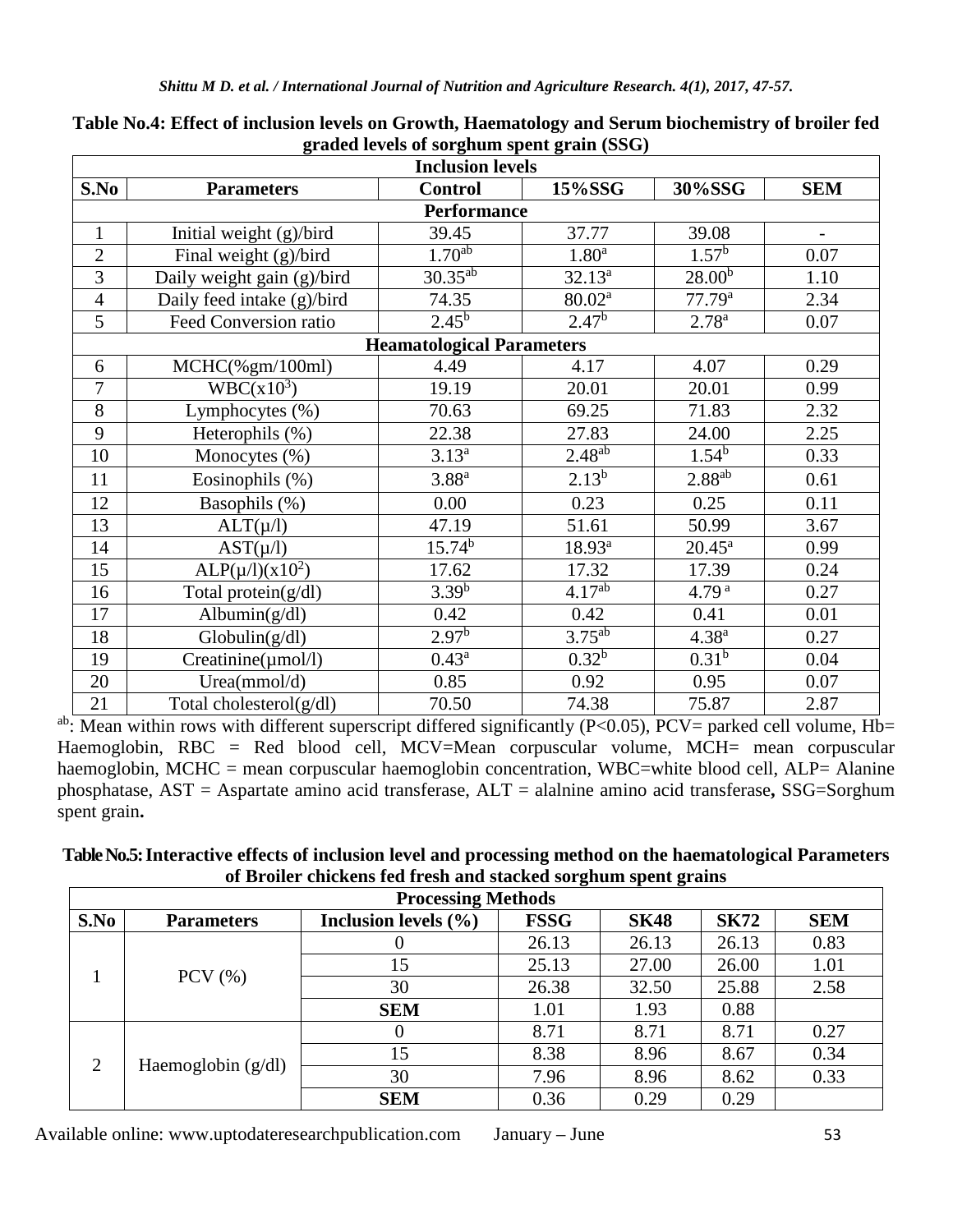|                |                                          | $\overline{0}$   | 2.02       | 2.02              | 2.02        | 0.25 |
|----------------|------------------------------------------|------------------|------------|-------------------|-------------|------|
| 3              |                                          | 15               | 2.56       | 1.83              | 2.26        | 0.29 |
|                | RBC $(x10^{6/1})$                        | 30               | 1.99       | 2.13              | 2.16        | 0.77 |
|                |                                          | <b>SEM</b>       | 028        | 0.13              | 1.3         |      |
|                |                                          | $\boldsymbol{0}$ | 1.35       | 1.35              | 1.35        | 0.15 |
|                |                                          | 15               | 1.09       | 1.49              | 1.19        | 0.12 |
| $\overline{4}$ | MCV $(\mu^3)$                            | 30               | 1.34       | 1.58              | 1.20        | 0.15 |
|                |                                          | <b>SEM</b>       | 0.17       | 0.16              | 0.10        |      |
|                |                                          | $\boldsymbol{0}$ | 3.33       | 3.33              | 3.33        | 0.00 |
| 5              |                                          | 15               | 3.33       | 3.32              | 3.33        | 0.01 |
|                | MCH $(\mu \mu^3)$                        | 30               | 3.08       | 2.93              | 3.33        | 0.22 |
|                |                                          | <b>SEM</b>       | 0.01       | 0.15              | 0.00        | 0.22 |
|                |                                          | $\boldsymbol{0}$ | 4.49       | 4.49              | 4.49        | 0.49 |
|                |                                          | 15               | 3.63       | 4.93              | 3.95        | 0.40 |
| 6              | $MCHC(\% \, \text{gm}/100 \, \text{ml})$ | 30               | 4.01       | 4.19              | 4.00        | 0.20 |
|                |                                          | <b>SEM</b>       | 0.46       | 0.30              | 0.33        |      |
|                |                                          | $\boldsymbol{0}$ | 1.92       | 1.92              | 1.92        | 1.51 |
| $\tau$         | WBC (X10 <sup>3</sup> )                  | 15               | 2.07       | 2.00              | 1.97        | 0.14 |
|                |                                          | 30               | 2.00       | 2.05              | 1.95        | 1.20 |
|                |                                          | <b>SEM</b>       | 1.46       | 1.30              | 1.43        |      |
|                | Lymphocytes $(\% )$                      | $\boldsymbol{0}$ | 70.63      | 70.63             | 70.63       | 3.63 |
| 8              |                                          | 15               | 69.38      | 71.00             | 67.38       | 3.19 |
|                |                                          | 30               | 75.25      | 69.13             | 71.13       | 2.43 |
|                |                                          | <b>SEM</b>       | 2.28       | 2.49              | 4.07        |      |
|                | Heterophils (%)                          | $\overline{0}$   | 22.38      | 22.38             | 22.38       | 2.55 |
| 9              |                                          | 15               | 24.75      | 24.38             | 34.38       | 3.87 |
|                |                                          | 30               | 22.00      | 24.38             | 25.63       | 2.42 |
|                |                                          | <b>SEM</b>       | 2.28       | 2.49              | 4.07        |      |
|                |                                          | $\boldsymbol{0}$ | 3.13       | 3.13              | 3.13        | 0.43 |
| 10             |                                          | 15               | 2.13       | 3.00              | 2.33        | 0.42 |
|                | Monocytes $(\%)$                         | 30               | 1.63       | 1.88              | 1.13        | 0.48 |
|                |                                          | <b>SEM</b>       | 0.27       | 0.55              | 0.51        |      |
|                |                                          | $\boldsymbol{0}$ | 3.88       | 3.88              | 3.88        | 0.94 |
|                |                                          | 15               | $3.63^{a}$ | 1.00 <sup>b</sup> | $1.75^{ab}$ | 0.76 |
| 11             | Eosinophils (%)                          | 30               | 2.38       | 3.00              | 3.25        | 0.60 |
|                |                                          | <b>SEM</b>       | 0.97       | 0.65              | 0.68        |      |
|                |                                          | $\overline{0}$   | 0.00       | 0.00              | 0.00        | 0.00 |
|                |                                          | 15               | 0.00       | 0.75              | 0.25        | 0.24 |
| 12             | Basophils (%)                            | 30               | 0.25       | 0.38              | 0.13        | 0.25 |
|                |                                          | <b>SEM</b>       | 0.08       | 0.29              | 0.13        |      |

ab: Mean within column with different superscript differed significantly (P<0.05), STK48=fresh SSG stacked for 48hrs, STk72= fresh SSG stacked for 78hrs, PCV=parked cell volume, RBC = Red blood cell, MCV=Mean corpuscular volume, MCH= mean corpuscular haemoglobin, MCHC = mean corpuscular haemoglobin concentration, WBC=white blood cell.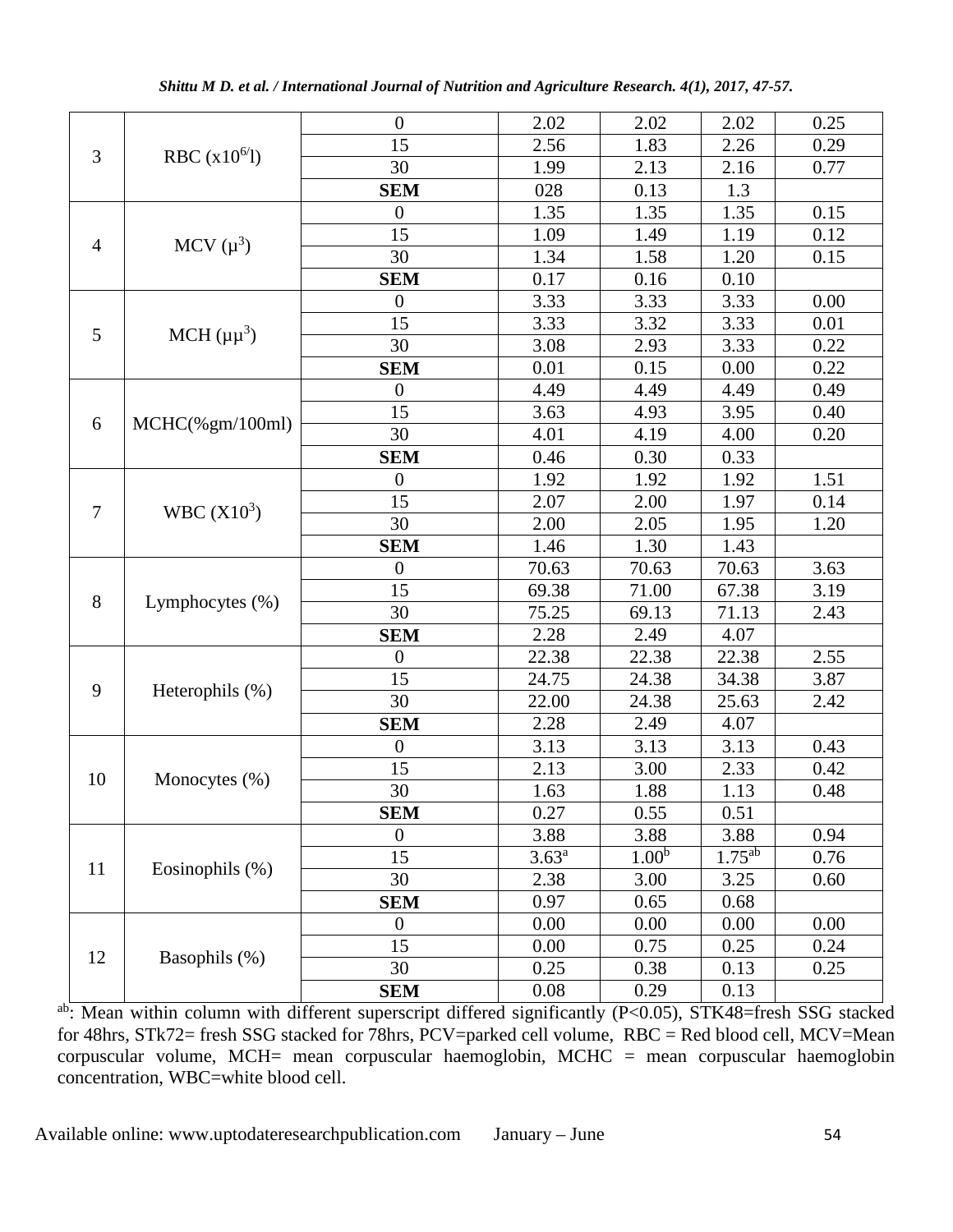| <b>Processing Methods</b> |                          |                             |                   |                   |                    |            |  |  |
|---------------------------|--------------------------|-----------------------------|-------------------|-------------------|--------------------|------------|--|--|
| S.No                      | <b>Parameters</b>        | <b>Inclusion Levels (%)</b> | Fresh             | <b>SK48</b>       | <b>SK72</b>        | <b>SEM</b> |  |  |
|                           |                          | $\boldsymbol{0}$            | 47.19             | 47.19             | 47.19              | 2.75       |  |  |
|                           |                          | 15                          | 47.47             | 60.65             | 46.71              | 5.21       |  |  |
| $\mathbf{1}$              | ALT $(\mu/l)$            | 30                          | 48.45             | 46.33             | 58.20              | 5.86       |  |  |
|                           |                          | <b>SEM</b>                  | 1.88              | 5.66              | 6.27               |            |  |  |
|                           |                          | $\overline{0}$              | 1.57              | 1.57              | 1.57               | 0.90       |  |  |
|                           |                          | 15                          | 1.73              | 1.86              | 2.07               | 0.14       |  |  |
| $\overline{2}$            | AST $(\mu/l)$            | 30                          | 1.74 <sup>b</sup> | $1.84^{b}$        | $2.54^{a}$         | 0.10       |  |  |
|                           |                          | <b>SEM</b>                  | 0.15              | 0.88              | 0.10               |            |  |  |
|                           |                          | $\boldsymbol{0}$            | 1.76              | 1.76              | 1.76               | 0.25       |  |  |
|                           |                          | 15                          | 1.73              | 1.71              | 1.74               | 0.23       |  |  |
| 3                         | ALP $(\mu/l)$            | 30                          | 1.71              | 1.75              | 1.75               | 0.14       |  |  |
|                           |                          | <b>SEM</b>                  | 2.01              | 2.04              | 2.31               |            |  |  |
|                           |                          | $\overline{0}$              | 3.39              | 3.39              | 3.39               | 0.26       |  |  |
|                           | Total protein $(g/dl)$   | 15                          | 4.23              | 4.12              | 4.16               | 0.29       |  |  |
| $\overline{4}$            |                          | 30                          | 4.54              | 5.45              | 4.38               | 0.54       |  |  |
|                           |                          | <b>SEM</b>                  | 0.20              | 0.60              | 0.29               |            |  |  |
|                           | Albumin $(g/dl)$         | $\boldsymbol{0}$            | 0.42              | 0.42              | 0.42               | 0.01       |  |  |
|                           |                          | 15                          | $0.36^{b}$        | 0.40 <sup>b</sup> | 0.50 <sup>a</sup>  | 0.01       |  |  |
| 5                         |                          | 30                          | $0.35^{b}$        | $0.44^{a}$        | $0.43^a$           | 0.01       |  |  |
|                           |                          | <b>SEM</b>                  | 0.02              | 0.02              | 0.02               |            |  |  |
|                           | Globulin $(g/dl)$        | $\overline{0}$              | 2.97              | 2.97              | 2.97               | 0.25       |  |  |
|                           |                          | 15                          | 3.87              | 3.73              | 3.66               | 0.29       |  |  |
| 6                         |                          | 30                          | 4.19              | 5.01              | 3.95               | 0.53       |  |  |
|                           |                          | <b>SEM</b>                  | 0.20              | 0.60              | 0.28               |            |  |  |
|                           |                          | $\overline{0}$              | 0.43              | 0.43              | 0.43               | 0.09       |  |  |
| $\overline{7}$            |                          | 15                          | 0.33              | 0.28              | 0.36               | 0.63       |  |  |
|                           | Creatinine $(\mu$ mol/l) | 30                          | 0.26              | 0.31              | 0.35               | 0.03       |  |  |
|                           |                          | <b>SEM</b>                  | 0.05              | 0.05              | 0.05               |            |  |  |
|                           |                          | $\boldsymbol{0}$            | 0.85              | 0.85              | 0.85               | 0.12       |  |  |
| 8                         |                          | $\overline{15}$             | $0.75^{b}$        | $0.76^{\rm b}$    | $1.25^a$           | 0.09       |  |  |
|                           | Urea (mmol/l)            | 30                          | $0.26^{\rm b}$    | $0.73^{b}$        | 1.36 <sup>a</sup>  | 0.06       |  |  |
|                           |                          | <b>SEM</b>                  | 0.11              | 0.09              | 0.07               |            |  |  |
|                           |                          | $\boldsymbol{0}$            | 70.50             | 70.50             | 70.50              | 2.66       |  |  |
| 9                         |                          | 15                          | $81.54^{a}$       | $64.63^{b}$       | 76.97 <sup>b</sup> | 3.71       |  |  |
|                           | Cholesterol (g/dl)       | 30                          | $68.31^{b}$       | $73.82^{ab}$      | $85.48^{a}$        | 3.92       |  |  |
|                           |                          | <b>SEM</b>                  | 3.41              | 2.89              | 3.99               |            |  |  |

**Table No.6: Interactive Effects of Inclusion Level and Processing Method on the Serum Biochemistry of Broiler Chickens fed Fresh and Stacked Sorghum Spent Grains** 

ab: Mean within column with different superscript differed significantly (P<0.05), STK48=fresh SSG stacked for 48hrs, STk72= fresh SSG stacked for 78hrs, PCV=parked cell volume, RBC = Red blood cell, MCV=Mean corpuscular volume, MCH= mean corpuscular haemoglobin, MCHC = mean corpuscular haemoglobin concentration, WBC=white blood cell.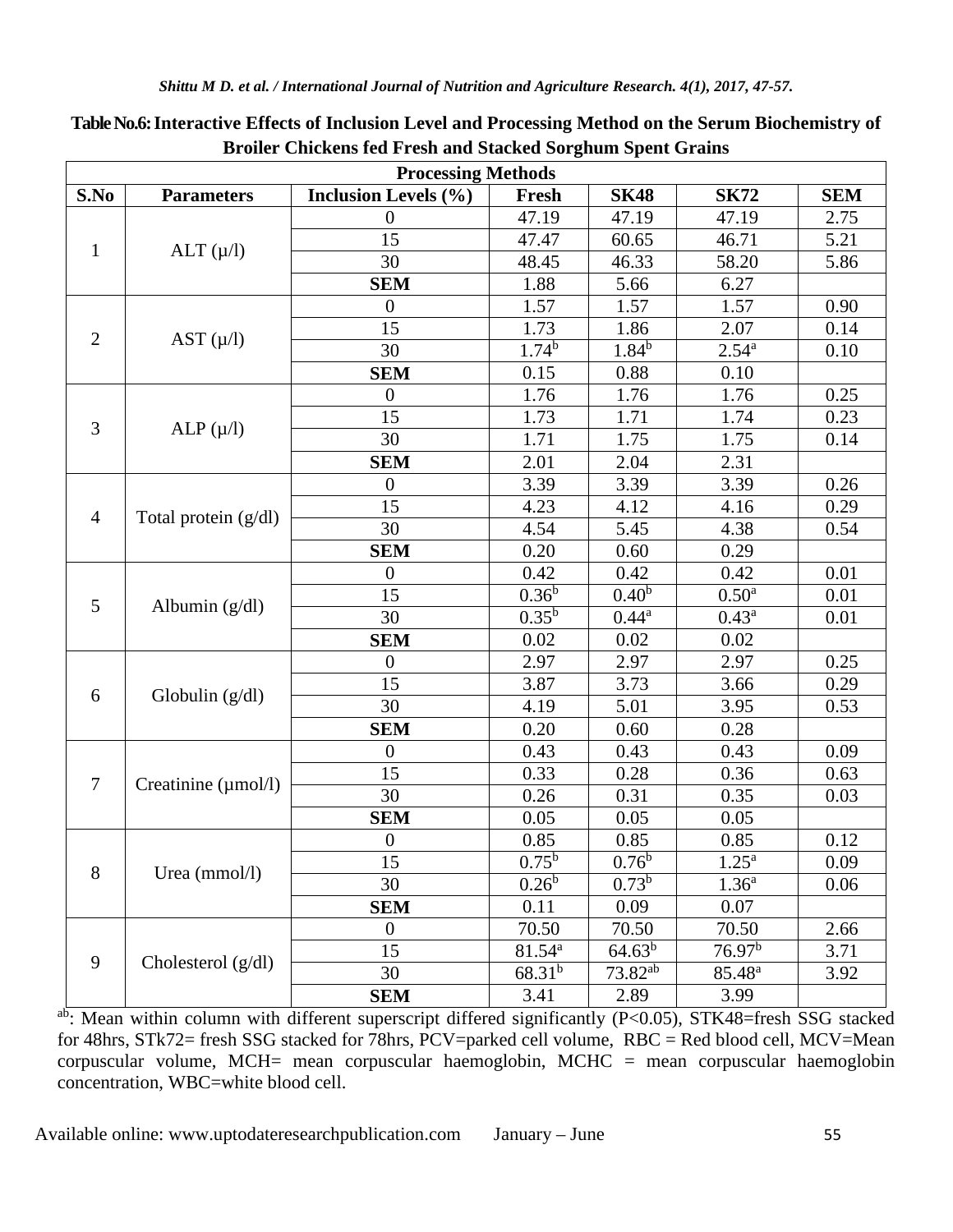## **CONCLUSION**

Processing methods did not affect haematological parameters except monocytes, but there were significant effect on most of the measured serum indices of broiler chickens. The results show that serum ALT which is liver specific enzyme was not affected but blood albumin, creatinine and urea increase with an increase in stacking period. Growth was affected by the processing method employed. Based on the results of this study, the use of fresh SSG in the diets of broilers chicken production is recommended to broiler producer.

## **ACKNOWLEDGEMENT**

The authors wish to express their sincere gratitude to the Department of Animal Science, University of Ibadan, Nigeria for providing necessary assistance during this research work.

## **CONFLICT OF INTEREST**

We declare that we have no conflict of interest.

## **BIBLIOGRAPHY**

- 1. Yegani M, Korver D R. Factors affecting intestinal health in poultry, *Journal of Poultry Science,* 87(10), 2008, 2052-2063.
- 2. Windhorst H W. Changes in poultry production and trade worldwide, *World's Poultry Sciences Journal.* 62(4), 2006, 585- 602.
- 3. Leason S. Future challenges in poultry meat production, interfacing immunity, gut health and performance. L. A. Tucker and J.A. Taylor- Pickard; ed. Nottingham University press, *Nottingham, UK,* 2004, 1-7.
- 4. Tewe O O. Sustainability and development, Paradigms from Nigeria's livestock industry, *Inaugural lecture delivered at the University of Ibadan, Nigeria,* 1999, 5-7.
- 5. Amakiri A O, Owen O J, Etokere E S. Broiler chicken growth rate and feeding behavior in there difference nocturnal lighting regimes, *Proceeding of 15th Annual Conference of Animal Science Association of Nigeria (ASAN)*, *Sept. 13th-15th, 2010, University of Uyo, Nigeria,* 2010, 406-408.
- 6. Akinmutini A H, Oke U K. Haematological parameters and serum chemistry values of broiler finisher birds fed cooked and toasted limabean base diets*. Proc. 7th Ann. Conf. Anim. Sci. Ass. of Nig (ASAN). Abeokuta,*  2002, 112-114.
- 7. Taseer A K, Farhat Z. Haematological study in response to varying doses of estrogen in broiler chicken, *International Journal of Poultry Science,* 4(10), 2005, 748-751.
- 8. Amao S R. Comparative studies of growth performance and blood parameters of four strains of broiler chickens under deep litter and cage systems, M. Tech dissertation submitted to Department of Animal Production and Health, *Lautech, Ogbomoso,* 2000.
- 9. Aba D A, Idem N U A, Marley P S, Maigida D N. Sorghum. Idem. N. U. A. and Showemimo, F. A. (eds) Cereal crops of Nigeria: principles of production and Utilization. Zaria, *Ade commercial press,* 2004, 38-78.
- 10. FAO. *Food and Nutrient series,* 27, 1995.
- 11. Obilana A T. Proc. Int. symp. on sorghum Grain quality, ICRISTAT, *Patancherus,* 1981, 45-54.
- 12. Mitruka B M, Rawnsley H M. Clinical Biochemical and Haematological Reference Values in Normal Experimental Animals, *Masson Pub. USA Inc., N.Y,* 1977, 21-84.
- 13. Reinold J G. Standard method of clinical chemistry, M. Reiner. Ed. *New York: Academic press,* 188, 1953.
- 14. Doumas B T, Watson W A, Biggs H G. Albumin standards and the measurement of serum albumin with bromcresol green, Clinical Chemistry *Acta,* 31(1), 1971, 87-96.
- 15. Schalm O W, Jam N C, Corrola E J. Veterinary Haematology, *Lea and Febiger,*  Philadelphia USA, 3<sup>rd</sup> Edition, 1975, 807.
- 16. Flegg H M. Ann. Cain Biochemistry, 10, 1973, 1350-1355.
- 17. Reitman S, Frankel S. A colorimetric method for the determination of serum glutamic oxalacetic and glutamic pyruvic